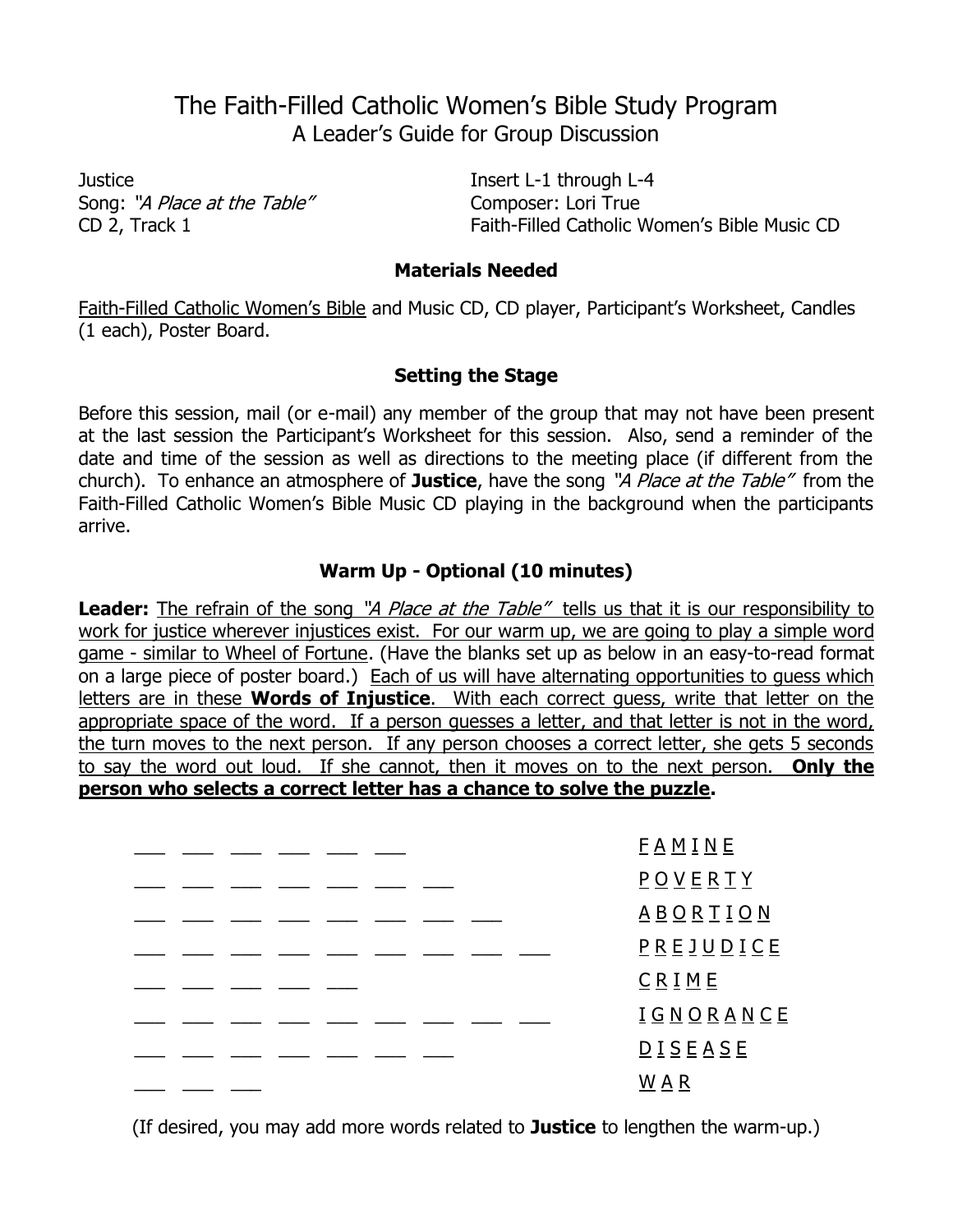# **Opening Discussion (15 minutes)**

Begin by having the participants discuss their answers to the following questions: When you hear the word "justice" what do you think of? Is justice the same as "fairness?" There is a popular saying "If you want peace, work for justice." How is justice related to peace?

Ask anyone to volunteer an example from their past of how correcting an injustice in a situation (between family, friends or in the community) helped to bring peace to a situation.

## **Spiritual Awakening - Opening Prayer**

Pray together the **Prayer** at the top of insert page L-2

#### **Spiritual Awakening - Recognizing (5 minutes)**

Ask for volunteers to read aloud each of the Scripture passages in the **Recognizing** section of **Spiritual Awakening** on insert page L-2. Remind the participants that each reader will pause for a few seconds of silence after each passage to allow anyone to offer any spontaneous thought, prayer, praise or thanksgiving that this Scripture might inspire. After the final Scripture is read, ask the group, "What else do these Scriptures teach us about **Justice**?" Share and discuss any responses.

#### **Spiritual Awakening - Reflecting (15 minutes)**

Read **Luke 16:19-31 (Page 128 NT)**. Discuss the following questions in the context of Social Justice. Reflect on your relationship with the disadvantaged in our society  $-$  the people like Lazarus. When do you think about them? Why do you think some people forget disadvantaged people? Do you help them? How? Do you pray for them? What person or group of people in today's world could be substituted for Lazarus in this story?

#### **Spiritual Awakening – Reflecting (15 minutes)**

Read **Luke 16:19-31 (Page 128 NT)** a second time. Discuss the following questions in the context of God's justice. Do you think the poor and disadvantaged have a better chance of receiving an eternal reward? Are people of means held to a higher standard in facing God's justice? Discuss how you think we will be judged in relation to our comparative wealth with the rest of the world?